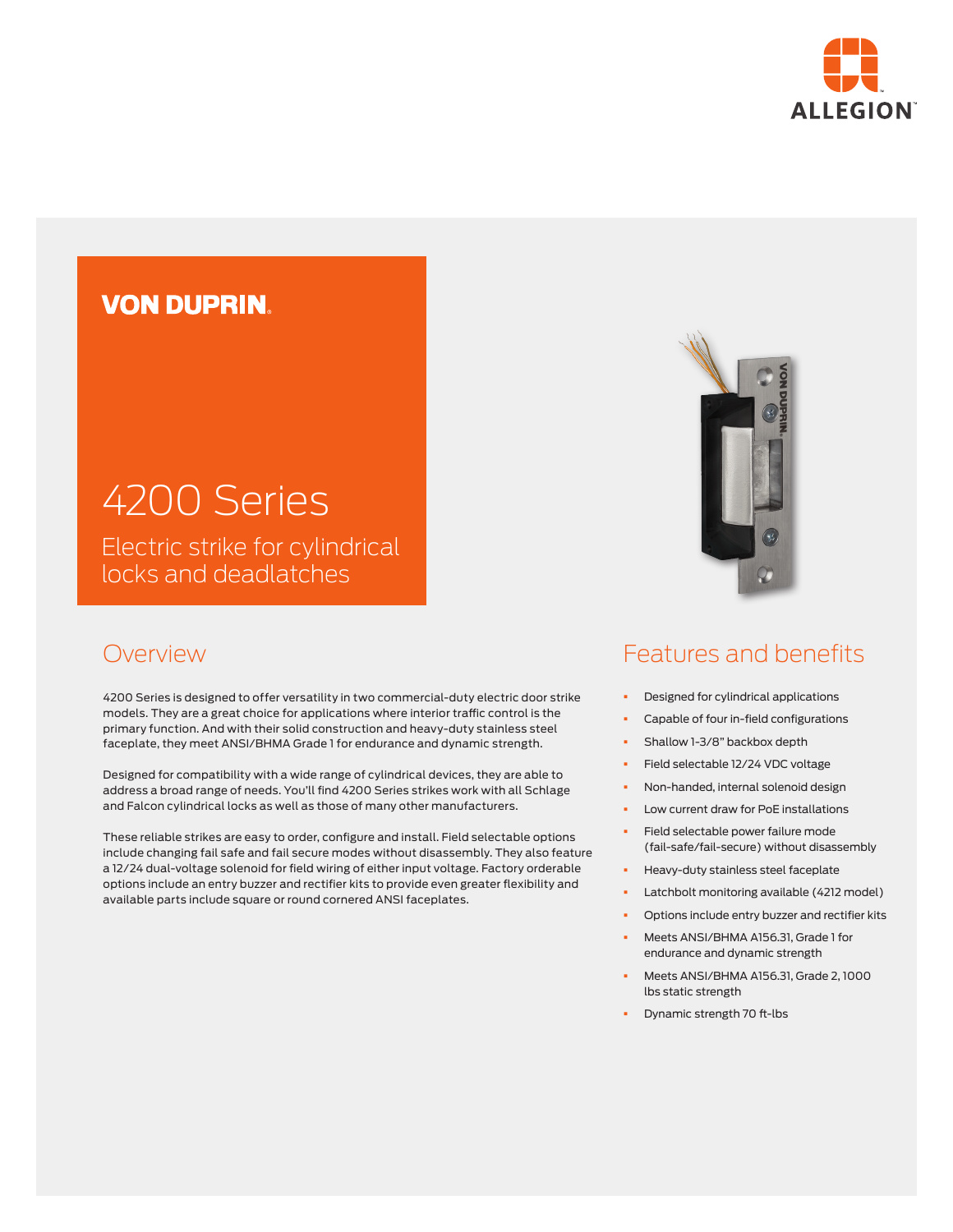# Lockset compatibility

The 4200 series is compatible with all Schlage and Falcon cylindrical locks as well as cylindrical and deadlatch locks of many other manufacturers.

- § The 4211 is compatible with locksets with 5/<sub>8</sub>" (15 mm) throw latchbolts, or up to  $3/4$ " (19mm) throw latchbolts with a 1 ⁄8" door gap.
- **•** The 4212 is compatible with locksets with 1 ⁄2" (12.7mm) throw latchbolts, or up to  $5/s$ " (15 mm) throw latchbolts with a  $1/s$ " door gap.

#### 4200 Series power requirements

| . _ _ _ _ _ _ _ _ _ _ _ |         |         |            |      |      |
|-------------------------|---------|---------|------------|------|------|
| Model                   | Voltage | Current | Duty       | Amps | Ohms |
| 4211 or 4212            | 171     | DC.     | Continuous | 0.20 |      |
| 4211 or 4212            | 74V     |         | Continuous | 0.10 |      |

**4212 Latchbolt monitor switch rating**: 30VDC at 0.20 A

The 4200 series requires a DC regulated power supply, and the Schlage PS900 series power supplies are recommended.

Continuous duty = Energized 1 minute or more

| <b>Model specifications</b> |                                                     |                                                                      |                     |  |
|-----------------------------|-----------------------------------------------------|----------------------------------------------------------------------|---------------------|--|
| Model number                |                                                     | 4211                                                                 | 4212                |  |
| Retrofits model             |                                                     | HES 5200,<br>HES 5000,<br><b>RCI 6 Series</b><br><b>RCI 6 Series</b> |                     |  |
| Latchbolt throw             |                                                     | $3/2$ $\frac{1}{2}$                                                  | $5/8$ $\frac{1}{2}$ |  |
| Latchbolt monitor switch    |                                                     | $- - -$                                                              | ٠                   |  |
| Face plate length           |                                                     | $4\frac{7}{8}$ "                                                     | $4\frac{7}{8}$ "    |  |
| Backbox depth               |                                                     | $1\frac{3}{8}$ "                                                     | $1\frac{3}{8}$ "    |  |
| Finish (faceplate)          |                                                     | <b>BHMA 630/US32D</b>                                                |                     |  |
| Lockset                     | Cylindrical                                         | ٠                                                                    | ٠                   |  |
|                             | Deadlatch                                           | ٠                                                                    | ٠                   |  |
|                             | Mortise                                             | $- - -$                                                              | ---                 |  |
| Number<br>of doors          | Single                                              | ٠                                                                    | ٠                   |  |
|                             | Pair                                                | $- - -$                                                              | $- - -$             |  |
| Frame type                  | Hollow metal                                        | ٠                                                                    | ٠                   |  |
|                             | Aluminum                                            | ٠                                                                    | ٠                   |  |
|                             | Wood                                                | $- - -$                                                              | $---$               |  |
| Options                     | EB (entry buzzer -<br>fail-secure only)             | п                                                                    | ٠                   |  |
|                             | S012 & S024 rectifier kit for AC<br>to DC operation | ٠                                                                    | ٠                   |  |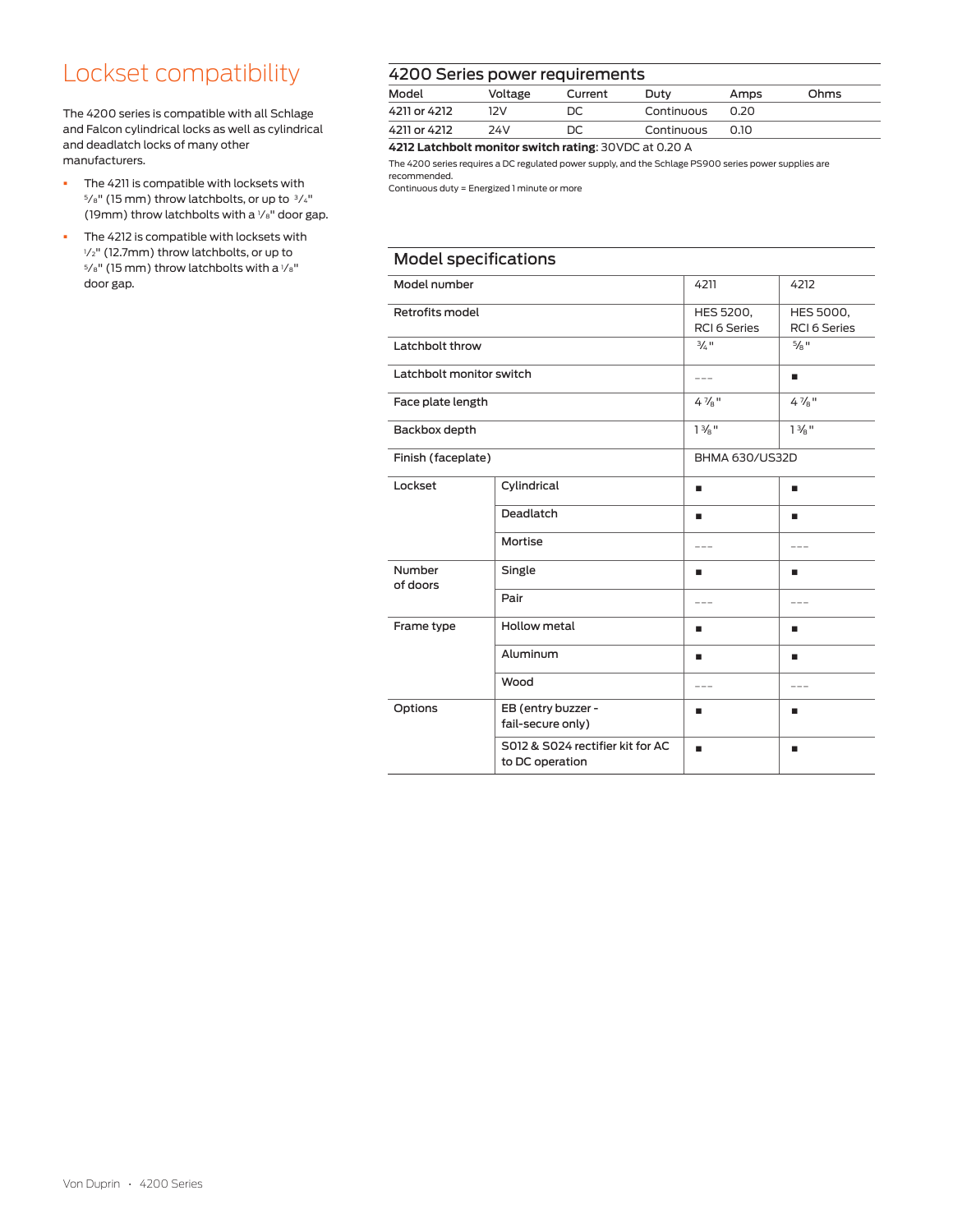### Dimensions



## Wiring



#### Latchbolt monitoring switch (4212 only)



Switch shown with latch status tripper depressed